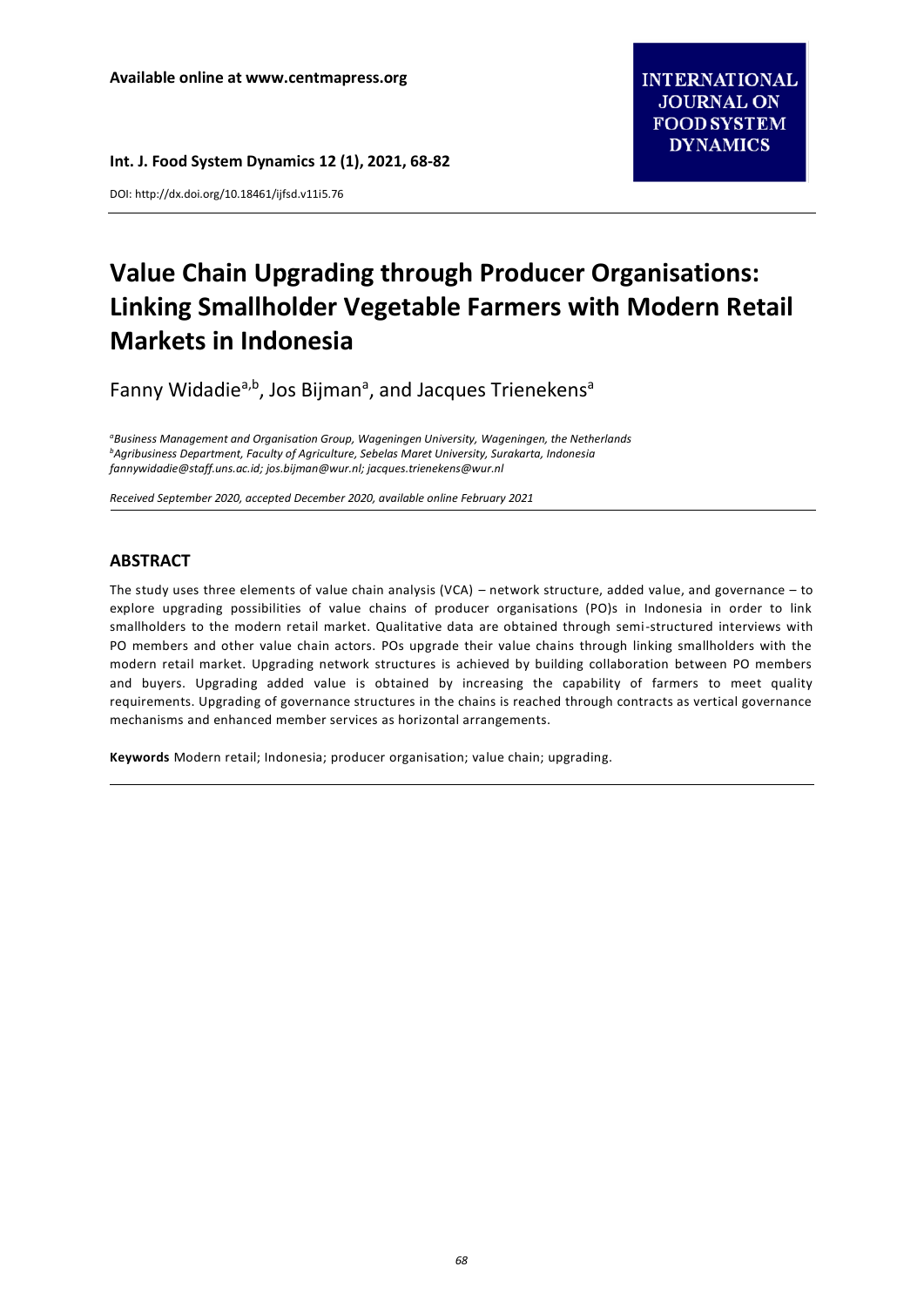# **1 Introduction**

Upgrading value chains is important for firms in developing countries as a strategy to respond to the challenges of globalisation and increased competition (Ponte & Ewert, 2009). Upgrading can enable firms and industries to move towards making better products and advance efficiently into more skilled activities with greater rewards in high-value markets (Giuliani et al., 2005; Kilelu et al., 2017). In value chain analysis, upgrading concepts have been widely applied to identify the possibilities for producers to 'move up the value chain,' either by shifting to more rewarding functional positions or by offering products with more added-value (Bolwig et al., 2013; Gereffi, 1999). In many cases, upgrading value chains is achieved through multi-business efforts, such as combined upgrading of products and processes or collaborative upgrading under contractual arrangements (Humphrey & Schmitz, 2000; Trienekens, 2011).

Many studies describe upgrading value chains at the firm or industry level (Giuliani et al., 2005; Lee & Gereffi, 2015; Tanrattanaphong et al., 2020; Tessmann, 2018). Other studies on upgrading agri-food value chains focus on export markets (Maertens & Swinnen, 2012; Ponte & Ewert, 2009; Roy & Thorat, 2008; Trienekens et al., 2017). In addition, some studies examine upgrading of domestic agri-food value chains at individual producer level through contract farming (Bellemare, 2012; Maertens & Velde, 2017; Ragasa et al., 2018). Only rarely has a study looked at upgrading the value chain at the level of the producer organisation (PO), that sells members' products to domestic modern retailers.

Similar to export markets, the retail markets in developing countries have transformed to become more integrated in vertical coordination and with higher concerns for food quality and safety (Reardon, 2011; Reardon et al., 2012). The emergence of modern retail has opened the opportunity for smallholders to participate in high-value food chains. However, many farmers face constraints when trying to sell in highvalue markets due to a lack of organisation, finance, and knowledge about certification and quality control (Royer et al., 2016). An institutional innovation aiming to solve such constraints and facilitate linking with modern retailers is the producer organisation (Markelova et al., 2009; Royer et al., 2016). Although POs have been around in developed and developing countries for a long time, the innovation lies in the more business orientation of modern and new POs (where the old ones were more focussed on lobbying and/or distributing state support). Prior studies have found that (modern) POs help smallholders connect with high-value markets in developing countries (Fischer & Qaim, 2012; Kaganzi et al., 2009; Moustier et al., 2010; Trebbin, 2014). To the best of our knowledge, no studies have been conducted on the role of POs in Indonesia in the context of modern retail markets.

In Indonesia, most smallholder vegetable farmers engage with a Farmer Group (FG), a type of PO initiated by the government in 1979 to distribute financial support and technical assistance (Hermanto & Swastika, 2011; Ibnu et al., 2018). Several POs have evolved from social-community organisations into economic organisations whose aim is to integrate their members into high-value food chains. There is, however, scant information on how POs engage in upgrading value chains. By using a multiple case study approach, our study explores how POs in Indonesia have upgraded their value chains by supporting the link between smallholder farmers and modern retail markets. This study contributes to the existing literature on value chain development and the role of POs in linking farmers to modern retail markets. The findings may also serve as lessons for POs and policy makers to upgrade the capabilities of POs from a value chain perspective.

This paper is organised into seven sections. In Section 2, the theoretical framework is presented. Section 3 describes the background of modern Indonesian retail, the transformation of POs and vegetable value chains. Section 4 presents the methodology used, while Section 5 outlines the empirical results, and Section 6 discusses the role of the POs in value chain upgrading. Section 7 concludes and discusses managerial and policy implications.

# **2 Theoretical framework**

Smallholder farmers face constraints when selling farm products in modern retail markets, such as poor access to finance, extension services, market information and quality control, and the lack of organisation (Royer et al. (2016). Producer organisations have been claimed to be capable of solving these constraints by successfully linking farmers to modern retail (Markelova et al., 2009; Trebbin, 2014).

Value chain analysis (VCA) can be used to describe and explain the role of different actors in a (food) value chain. "Value chain" refers to the progression of activities and actors through each phase of production, handling, and distribution when delivering a product to the end consumer (Kaplinsky, 2000).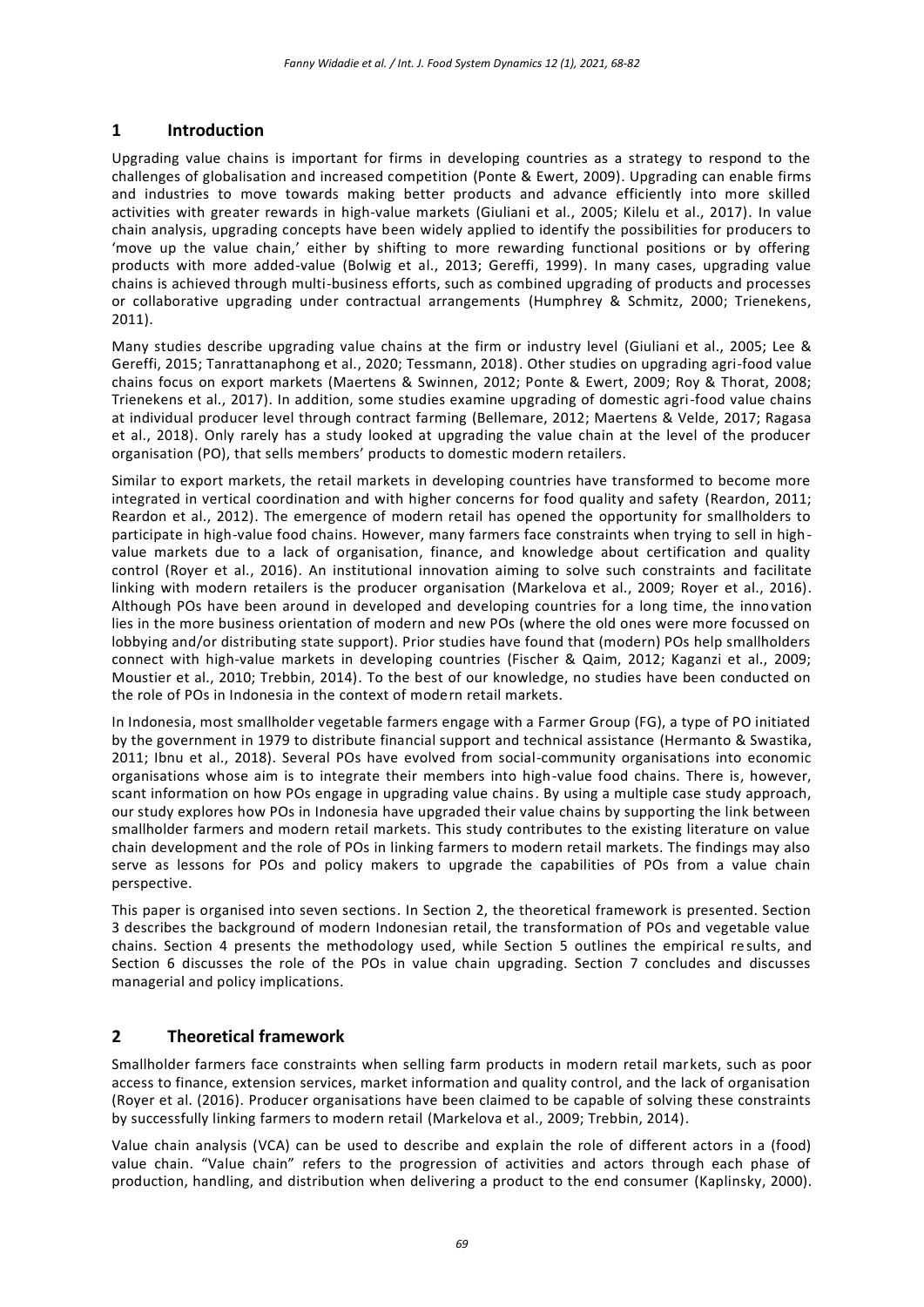These activities include the flow of products, exchange of information, financing of investments, distribution of value-added, coordination among actors, and governing the chain (Kaplinsky & Morris, 2001; Trienekens, 2011). VCA is an analytical approach used to understand the nature of ties between the actors in the value chain (De Boer et al., 2019; Ellis et al., 2019).

VCA can be conducted at different levels: global, macro, meso or micro (Gereffi & Kaplinsky, 2001). This study was carried out at the meso level focusing on smallholders' activities in the domestic modern retail market in Indonesia. Trienekens (2011) proposed a framework of VCA in developing countries. He used three key elements of VCA in developing countries: network structure, added value and governance. This paper uses these three elements of VCA to explore the role of POs in mitigating smallholders' constraints and in linking them to modern retail markets.

The first element — network structure — includes both vertical and horizontal dimensions. Lazzarini et al. (2001) developed the concept of a 'netchain' to present the interrelationship between horizontal and vertical dimensions in the value chain. The horizontal dimension reflects the collaboration between actors at the same level of the chain (e.g., collaboration among the farmers in a PO), while the vertical dimension reflects the collaboration between actors at different levels of the chain, such as between farmers and traders (Barratt, 2004; Lazzarini et al., 2001). According to Omta et al. (2001), networks are looked upon as the total of actors within industries and/or between industries which can work together to add value to products. According to Ellis (2010) and Lenney and Easton (2009), joint activities in networks include exchange, planning, and organising. The network structure in this study includes the vertical and horizontal relationships between PO members and other value chain actors, that jointly produce added value.

The second element is the added value created at different levels and by different actors along the chain (Trienekens, 2011). Added value refers to adding economic value to a product by adding characteristics preferred by customers (Coltrain et al., 2000). Added value can be achieved, for example, by upgrading packaging, processing, and distribution functions (Trienekens, 2011). For the operationalisation of upgrading in this study, we focused on value-added activities conducted by the PO to comply with buyers' quality specifications and logistic requirements. The main PO activities included the provision of technical assistance regarding organic production, the post-harvest handling, and the distribution of vegetables to buyers.

The third element of VCA is the governance of the value chain, that is, the organisational arrangements among value chain actors. Governance consists of a collection of rules between actors for carrying out their bilateral transactions. In this study, the governance of value chains was identified not only in the governance of vertical arrangements between PO and buyers (Wever et al., 2012) but also in horizontal arrangements among the members of the PO. These horizontal arrangements relate to the internal governance of the PO, such as to how information exchange is organised, how decision are being made, and how leaders are selected and elected (Bijman et al., 2007; Bijman et al., 2014).

Upgrading all three elements of VCA may help smallholder farmers link with modern retail markets. Upgrading is defined as the actions a firm takes to improve its abilities to make better products or to produce them more efficiently (Gereffi, 1999; Giuliani et al., 2005; Kaplinsky, 2000). Upgrading in agrifood value chains may involve modifying production processes to improve productivity or introducing production methods that adhere to quality standards and food safety measures (Bolwig et al., 2013; McCullough et al., 2008). In most cases, upgrading of value chains is achieved by using multi-business approaches, such as a combination of upgrading of products and processes, often in collaborative arrangements (Trienekens, 2011). This study used upgrading options for three elements in VCA, as mentioned above—network structure, value-added, and governance. This upgrading, then, will illustrate the role of POs in linking smallholder farmers to modern retail markets

Upgrading network structures in this research refers to improving the networks of POs with buyers on the one hand and the members of the PO on the other hand. Network structures depend on market channels (Wilkinson, 2001). By improving the network, the PO can help farmers to access (new) market channels, for instance shifting from traditional retail markets to higher-value markets. Upgrading added value relates to upgrading product quality, packaging, and distribution (Trienekens, 2011). The PO can help smallholders increase the value of their vegetables by making sure they meet the quality specifications of modern retailers. Upgrading governance refers to improving the vertical relationships with the buyers and the horizontal relationships among the farmers, so as to reduce transaction costs and strengthen the bargaining position of the farmers. According to North (1990), transaction costs consist of information, contract, and monitoring costs. Information cost refers to efforts to obtain knowledge about suppliers, buyers, and quality of the product. Contract cost relates to the cost of negotiating prices and designing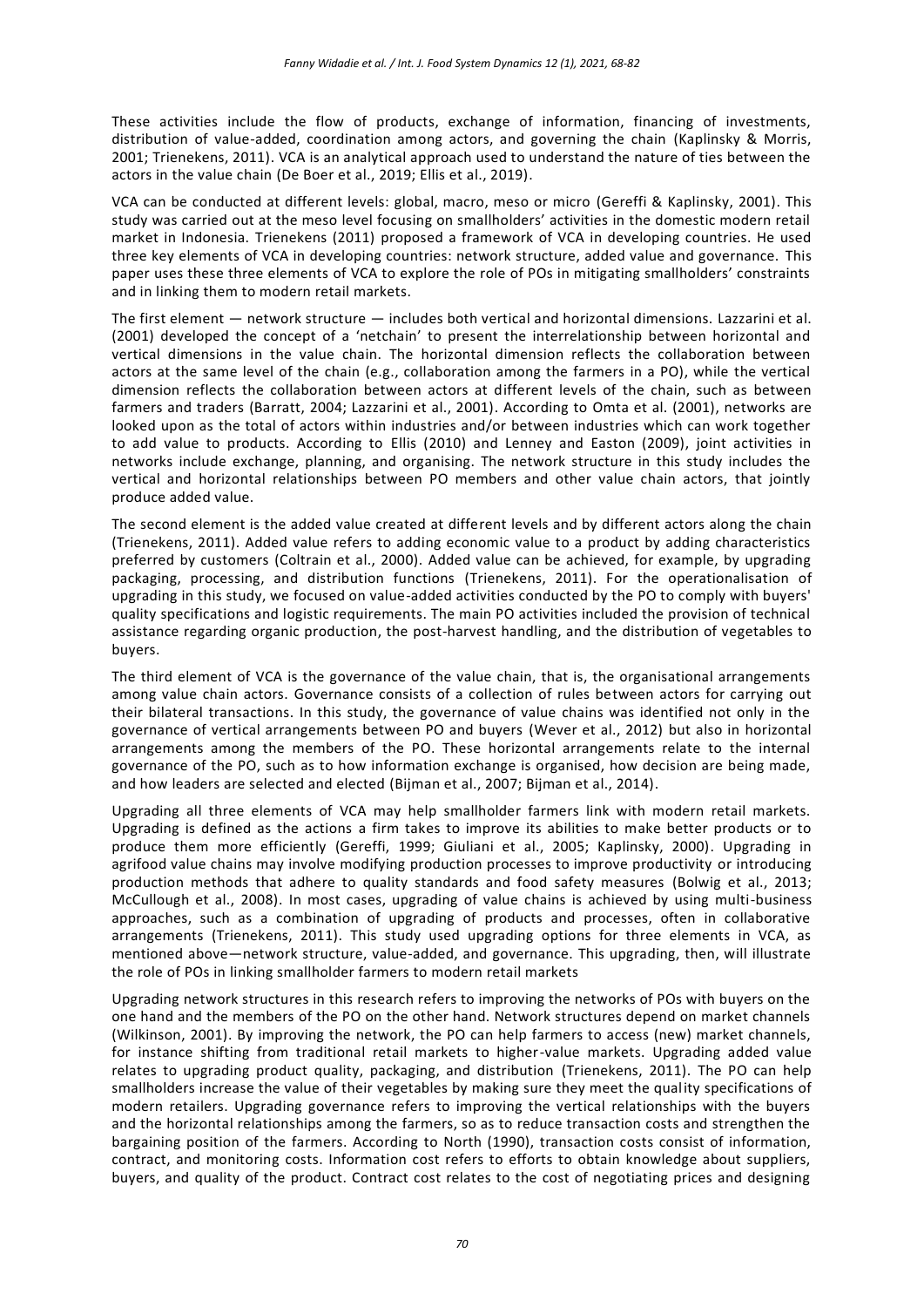contracts. Monitoring cost refers to determining whether actors are complying with their agreements and preventing opportunistic behaviour. To reduce transaction costs, actors to a transaction choose a certain governance structure depending on the levels of asset specificity, uncertainty, and measurement difficulties (Ghosh & John, 1999; Rindfleisch & Heide, 1997). Those governance structures range from spot market, via contracts to vertical integration (Ménard, 2005; Williamson, 1999). Meanwhile, upgrading governance in horizontal relationships is related to improving the internal governance of the PO in organising meetings and joint decision-making among the members (Bijman et al., 2014) and providing member services (Bijman et al., 2007). Figure 1 illustrates the conceptual framework of this study: value chain analysis helps to explore options for value chain upgrading, which leads to mitigating smallholder constraints in selling in modern retail markets. Table 1 shows the operationalisation of VCA concepts used in this study.



**Figure 1.** Conceptual framework.

| Table 1.                                        |
|-------------------------------------------------|
| Operationalisation of the value chain analysis. |

| Value chain<br>element | Dimension                                    | Indicators                                                                                                                                  | Literature                                        |
|------------------------|----------------------------------------------|---------------------------------------------------------------------------------------------------------------------------------------------|---------------------------------------------------|
| Network structure      | Actors involved in<br>increasing added value | All vertical and horizontal actors<br>involved, from producers to end<br>market/consumers, in increasing<br>added value.                    | (Lazzarini et al.,<br>2001; Omta et al.,<br>2001) |
| Added value            | Production process<br>Post-harvest handling  | Organic cultivation.<br>Sorting, cleaning, packaging,<br>labelling of brand and organic<br>logos.                                           | (Kaplinsky, 2000;<br>Trienekens, 2011)            |
|                        | Distribution                                 | Delivery or transportation to the<br>buyers.                                                                                                |                                                   |
| Governance             | Vertical arrangements                        | Contract arrangements between<br>PO and buyers: type of agreement,<br>price, quantity, quality, place of<br>delivery, and payment mechanism | (Wever, 2012)                                     |
|                        | Horizontal arrangements                      | Internal governance of PO in<br>organising meetings, decision<br>making, and providing services.                                            | (Bijman et al.,<br>2014; Bijman et al.,<br>2007)  |

# **3 Background**

## **3.1 Modern Indonesian retail market**

Modern retail in Indonesia expanded rapidly after 1998 when the government allowed direct foreign investment (FDI) in the operation of food retail (Neven & Suleiman, 2007; Suryadarma et al., 2010). In 2014, the total number of retailers was 24,449, comprising 269 hypermarkets, 1,362 supermarkets, and 22,818 convenience stores. The market share of modern retail increased constantly each year, from 5% in 1999 to 16% in 2014. In comparison, the share of traditional retail decreased from around 93% in 1999 to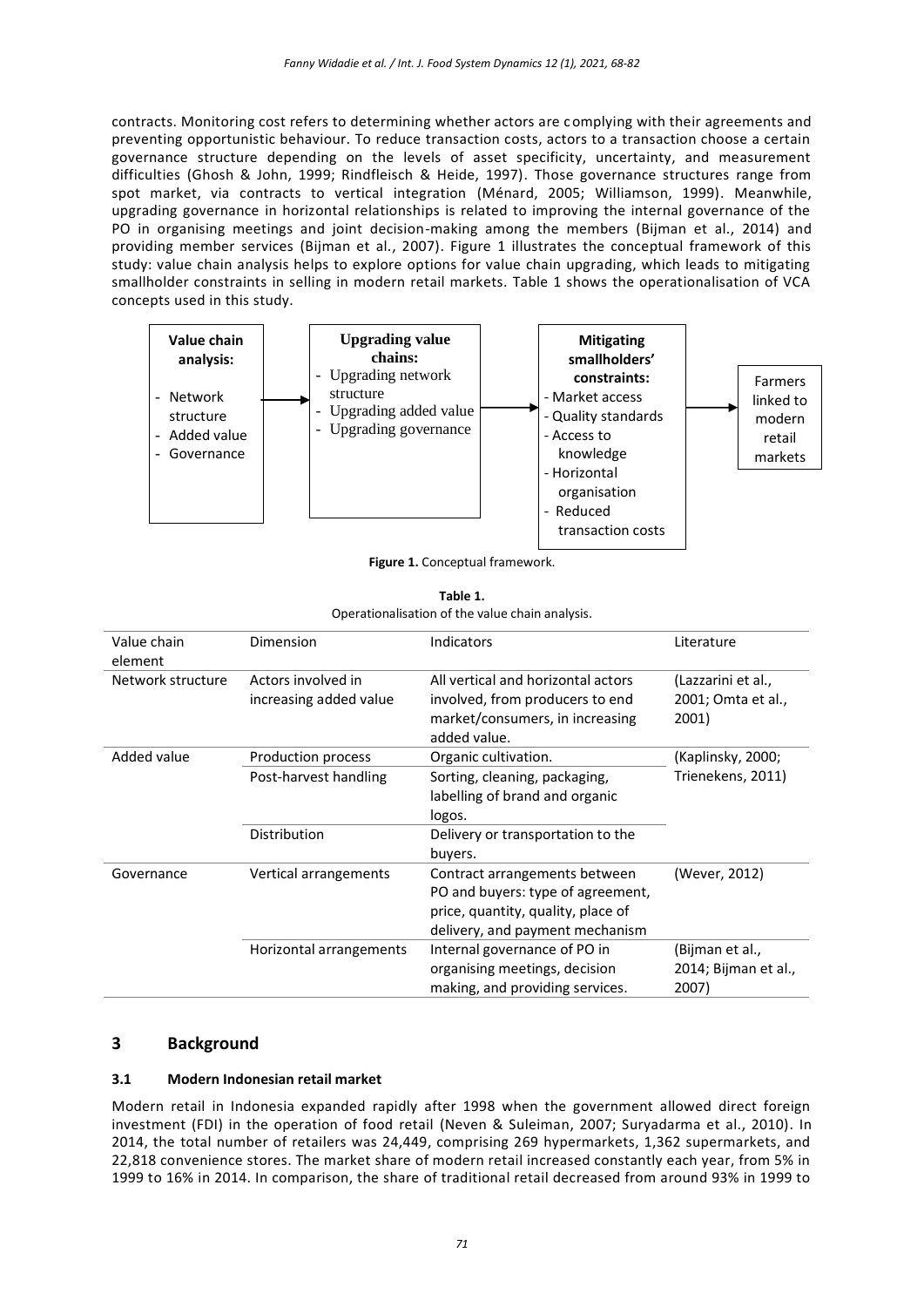83% in 2014 (USDA, 2015). Factors driving the emergence of modern retail in Indonesia are income growth, liberalisation of FDI in the retail sector, urbanisation, and consumer awareness of food quality and safety (Minot et al., 2015; Reardon et al., 2016).

In the beginning, the modern retail market focussed on staple and processed foods, for which supply chains are easy to organise. As the market developed, fresh fruits and vegetables were added to the assortment. The retail share of fresh fruits and vegetables (FFV) in Indonesia increased from 15% in 1998 to 21% in 2014. When purchasing FFV, Indonesian consumers still rely heavily on the traditional market (Minot et al., 2015). However, the share of FFV in retail sales is expected to continue to increase along with the rapid growth of consumer demand for food quality, safety, availability, ease, brand, and traceability (Natawidjaja et al., 2007; Slamet et al., 2017). In fact, increasing consumer awareness about food quality and safety has encouraged retailers to allocate more space to organic products. To supply organic vegetables, organic certification from a third party is needed as well as placing an org anic logo on the packaging. According to the Alliance of Organic Indonesia (AOI), domestic consumption of organic food is dominated by fruits and vegetables (21%), rice (20%), and honey (10%). The total area of land of certified organic crops increased from 62 thousand ha in 2012 to almost 80 thousand ha in 2015 (David & Ardiansyah, 2017) .

## **3.2 Producer organisations in Indonesia**

One type of PO is the Farmer Group (FG). According to the Indonesian Agriculture Ministry Regulation # 82/2013, a FG is defined as a group of farmers formed on the basis of mutual interest, common environmental conditions (social, economic, and resources) and solidarity to improve and develop the members' businesses. Commonly, the FGs are formed around the crop(s) cultivated by their member farmers. A FG largely contains farmers from the area in and around a specific village. An average FG in Indonesia consists of 30 members. These groups organise collaboration among farmers, facilitate knowledge sharing and learning processes, and help distribute farming inputs and credit from the government (Hermanto & Swastika, 2011; Ibnu et al., 2018). Usually, the members of the FG pay a membership fee for covering operational cost and for investments in equipment for post-harvest handling.

The management board of the groups commonly consist of a group leader, secretary, and treasurer. The board consists of members of the FG who are selected in meetings of all the FG members. The leader of the FG is the coordinator and energiser of the group – taking actions, making decisions and motivating the group to carry out activities that have been determined during the group meetings (Raya, 2014). The FG management board governs the PO to ensure that it runs well according to the guidelines outlined in the group meetings. FGs are independent of the government in taking any decision.

The formation of FGs was initiated by the central government in 1979 to facilitate the distribution of governmental aid and input subsidies to individual farmers (Hermanto & Swastika, 2011; Ibnu et al., 2018). Many programs have since been established to strengthen the bargaining position of FGs, to improve production, and to provide credit. In many cases government efforts were unsuccessful in sustaining of the FGs and many groups collapsed after the project or program was finished (Hermanto & Swastika, 2011; Nuryanti & Swastika, 2011). However, those that were based on farmers' initiative to help, serve, and improve their members' farms remained in existence.

According to the Indonesian Agriculture Ministry Regulation # 273/2007, FGs should be developed based on six principles: openness, freedom, participation, self-reliance, equality, and partnership. FGs also have three main functions: (1) helping farmers to improve their knowledge and skills; (2) building cooperation among farmers as well as between FGs and with other parties such as buyers, governments and NGOs; and (3) helping farmers develop their farms.

According to data from the Agricultural Extension Center, published in the Indonesian Agriculture Ministry's database<sup>1</sup>, the number of FGs reached 643,710 in 2020. These FGs have been registered in each regional agricultural ministry and they are guided by agricultural extension services to improve farmer knowledge. FGs operate with diverse internal governance mechanisms and provide services to their members such as inputs for production, technical assistance and training, post-harvest handling, storage, and marketing $^{2}$ .

#### **3.3 Indonesian vegetable value chains in modern retail markets**

1

<sup>1</sup> <https://app2.pertanian.go.id/simluh2014/index.php>

 $^2$  In the rest of the paper we will use the term Producer Organisation (PO) instead of Farmer Group (FG).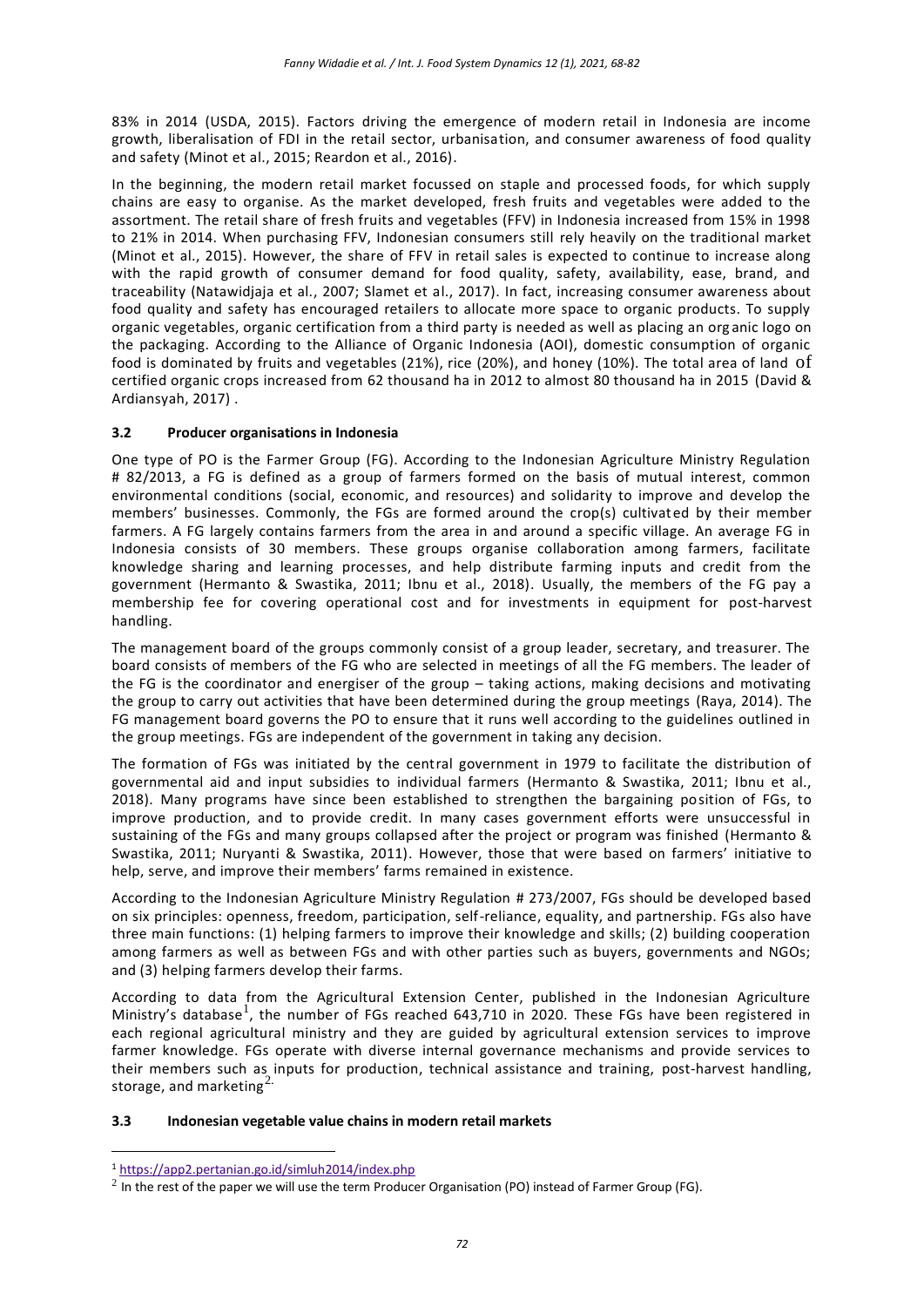The vegetable value chains that supply the modern retail involve several actors at different levels (Figure 2). Based on the survey and interviews with key informants, we found four vegetable value chains to modern retail markets: smallholder farmers can link with retail markets via a PO (chains 1 and 2), a specialised wholesaler (chain 3), and a local collector (chain 4). Various vertical coordination mechanisms exist in the relationship between farmers and buyers. There are four general types of vegetable value chain arrangements. The first is a contract negotiated directly between a PO and a retailer (chain 1). The second is a tripartite contract between PO, specialised wholesaler and retailer. The specialised wholesaler serves as a service provider for the transactions between PO and retail. The third arrangement is a contract between the farmer and a specialised wholesaler. Unlike the contract of POs, contract arrangements of farmers individually with buyers (in this case, specialised wholesalers) are driven by buyers (Gramzow et al., 2018). Finally, the fourth arrangement is a spot market arrangement. Transactions in the spot market are characterized by low vertical coordination. In spot market arrangements, farmers and local collectors engage in transactions mostly at the farm-gate, without any quality standards and with variable quantities. The local collectors act as middlemen, subsequently se lling and delivering these vegetables to traditional wholesalers.

The modern retailers in Indonesia mostly use written contracts with specialised wholesalers to procure vegetables. The specialised wholesalers, in turn, have their own contracts with various actors, such as POs, farmers, and traditional wholesalers as their strategies to procure the vegetables. The specialised wholesalers are commonly small and medium sized enterprises (SMEs), a family business, with few employees, and usually owning a truck to transport the fresh produce. They act as collection centers, where vegetables are sorted and packaged. They are also gateways through which farmers can enter modern retail markets.



**Figure 2.** Vegetable supply chains to modern retailers in Central Java, Indonesia (own survey, 2017)

## **4 Research methods**

<u>.</u>

The study was conducted on the slopes of Mount Merbabu which is administratively divided into three regencies: Magelang (subdistricts: Pakis and Ngablak), Boyolali (subdistrict: Cepogo), and Semarang (subdistrict: Getasan). These regencies are the centre of vegetables production in Central Java, Indonesia. The area of the districts is approximately 18,524 ha. Vegetables produced in this area are supplied to modern retailers in the cities of Semarang, Yogyakarta, and Surakarta.

To select the POs for our study, we used snowball sampling based on information from three modern retailers. We chose three modern retailers<sup>3</sup> out of eight which have operated in Central Java and Yogyakarta provinces, based on convenient sampling. These three retailers were willing to share information and to be interviewed.

<sup>&</sup>lt;sup>3</sup> The three modern retailers are Transmart Carrefour, Giant Supermarket, and Superindo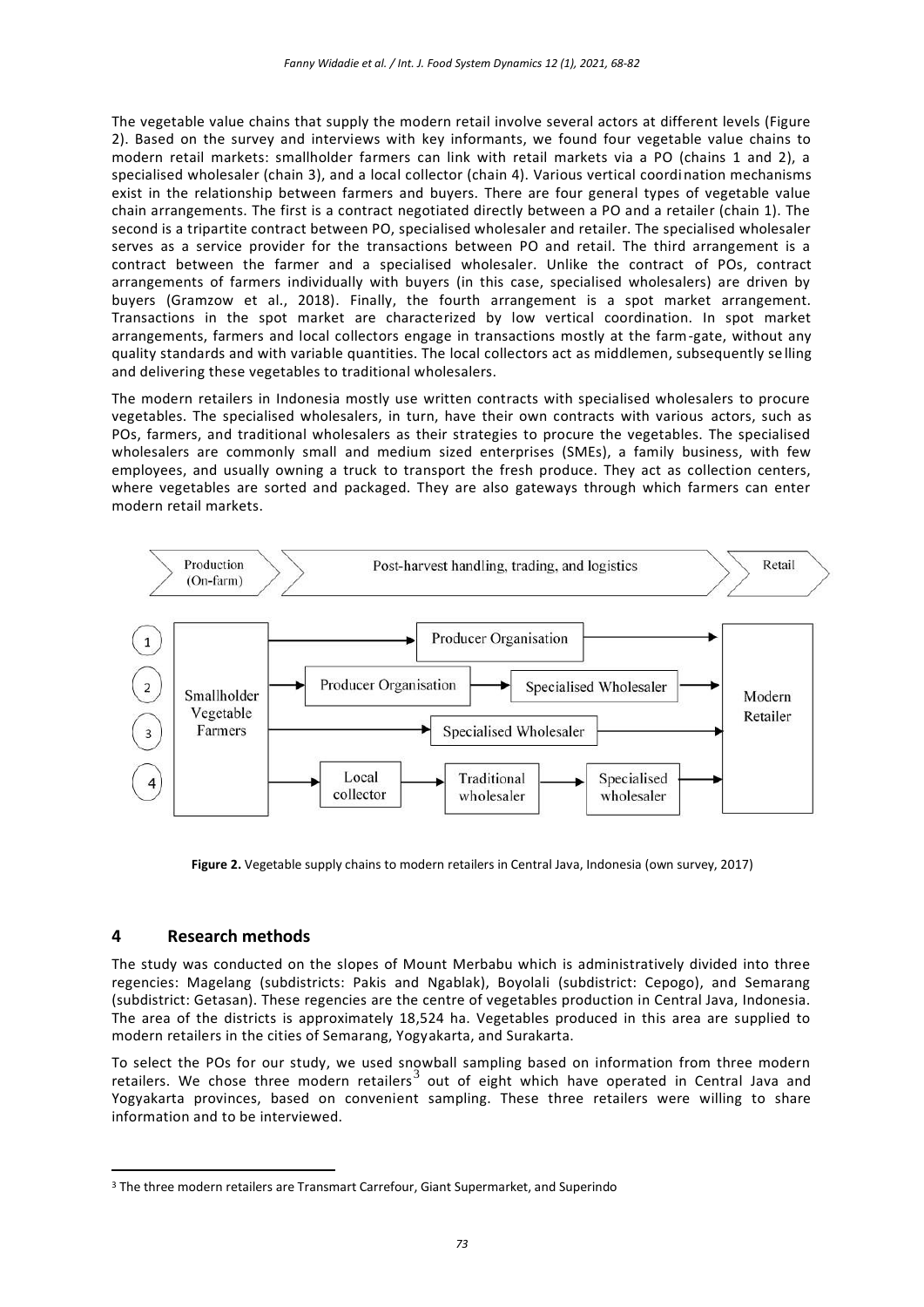In addition, the three retailers have a high-market share compared to other modern retailers in Indonesia (Slamet et al., 2017), and they are spread across the cities in the research area (Semarang, Yogyakarta, and Surakarta).

By tracing the suppliers of the retailers, we found that five POs were involved in modern retail chains. Out of these five, we purposively selected three POs because they had different relationships and arrangements with their members and buyers.  $PO1 - Transgulasi - is located in the village of Batur, a$ sub-district of Getasan, in the regency of Semarang. PO2 — Redo Tani — is located in the village of Kragilan, a sub-district of Pakis, in the regency of Magelang. PO3 — Kredo Tani — is located in the village of Tarubatang, a sub-district of Selo, in the regency of Boyolali. The selected three POs supplied vegetables to two modern retailers via direct contract (chain 1) and specialised wholesalers (chain 2). Figure 3 shows the research location of the POs and the modern retailers.

The unit of analysis in this paper is the PO. This paper uses data collected through semi-structured interviews with the actors involved in the chains of the three sampled POs: seven smallholder farmers (members of the PO), four specialised wholesalers, and two modern retailers (Table 2). A qualitative research methodology with multiple cases was used to obtain in-depth information on the functions of POs. According to Yin (2003), case studies are used to provide in-depth information regarding a specific phenomenon in the field. The interviews were conducted from November 2016 through March 2017. The operationalisation of the VCA concept in the interviews is shown in Table 1. All interviews were recorded and transcribed. The average length of the interviews was about 90 minutes.



#### **Figure 3.** Research locations

# **Table 2.**

### Respondent interviews.

| <b>Actors</b>               | Interviewee's role             | Location                    |
|-----------------------------|--------------------------------|-----------------------------|
| (number interviewed)        |                                |                             |
| Smallholder farmers (7)     | Members of the PO              | Getasan-Semarang, Pakis-    |
|                             |                                | Magelang, and Selo-Boyolali |
| Producer organisations (3)  | Leader and secretary of the PO | Getasan-Semarang, Pakis-    |
|                             |                                | Magelang, and Selo-Boyolali |
| Specialised wholesalers (4) | Owner                          | Cangkringan-Sleman, Depok-  |
|                             |                                | Sleman, Teras-Boyolali, and |
|                             |                                | Ngablak-Magelang            |
| Modern retailers (2)        | Purchasing staff               | Yogyakarta and Surakarta    |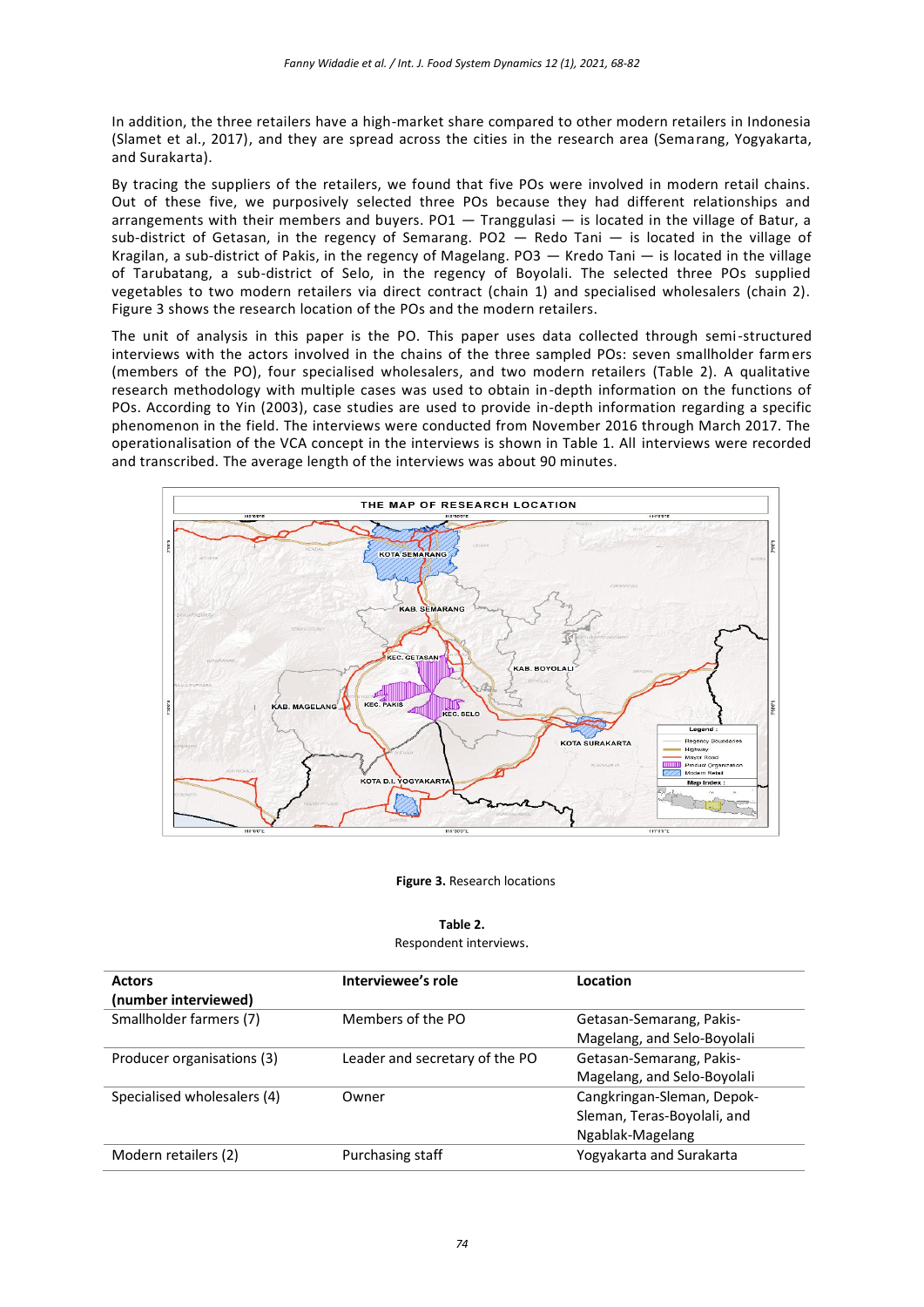## **5 Descriptive results**

#### **5.1 Network structures**

The three POs in this study were founded in the 2000s at the initiative of the farmers themselves. As communities of farmers, the POs' main functions are helping farmers to learn; building cooperation among farmers; and helping farmers develop their farms. According to the interviews, the POs in our study have transformed from being community POs, with no marketing activities, to being marketing POs. The transformation of POs is pushed by the farmers themselves and also comes from increasing demand of high-value markets (e.g., processors, export markets, and modern domestic retail). Importantly, the growth of high-value markets in Indonesia has changed the procurement process from weaker to stronger coordination between farmers and buyers through POs and contracting mechanisms (Reardon et al., 2016; Sahara & Gyau, 2014).

Specialised wholesalers and modern retailers are more likely to work with a group of farmers (thus POs) rather than with individual farmers, in their procurement of vegetables. They look for POs that can meet their quality, quantity, price, and delivery requirements. The three POs in our study are able to comply with the quality, quantity, price, and delivery requirements and therefore buyers have offered them contracts to supply vegetables. PO1 has been supplying vegetables to modern retailers since 2010, and PO2 and PO3 have been doing so since 2013.

The POs that produce for these retail markets indicated to have strong horizontal collaboration among its members and strong vertical collaboration with the buyers, in order to meet the market demands. The network of PO1 includes 32 smallholder farmers supplying organic vegetables to the retailer. In the vertical relationship, PO1 has a direct contract with a modern retailer and three specialised wholesalers. Figure 2 shows that, in chain 2, the specialised wholesaler has an important role as intermediary actor connecting farmers and modern retailers. PO1 delivers the fresh vegetables to the specialised wholesalers, then the specialised wholesaler sorts, packages, labels, and delivers vegetables to the modern retailers.

PO2 connects 50 smallholder farmers supplying organic vegetables to two retailers via two specialised wholesalers. The 50 farmer-members are located in one village. PO3 connects 30 smallholder farmers who supply non-organic vegetables to retailers through a specialised wholesaler.

Table 3 shows the number of horizontal actors (farmers) and vertical actors collaborating in the PO value chains. Only PO1 deals directly with the retailer; the others work through specialised wholesalers.

| PO              | Horizontal actors (farmers) collaborating | <b>Vertical actors collaborating</b> |  |
|-----------------|-------------------------------------------|--------------------------------------|--|
| PO <sub>1</sub> | 32                                        | 1 modern retailer,                   |  |
|                 |                                           | 3 specialised wholesalers            |  |
| PO <sub>2</sub> | 50                                        | 2 specialised wholesalers            |  |
| PO <sub>3</sub> | 30                                        | 1 specialised wholesaler             |  |

**Table 3.** The number of horizontal and vertical actors collaborating in the PO chain.

#### **5.2 Added value**

PO1 increases the added value of vegetables by providing technical assistance and facilitating organic production, such as sorting, cleaning, packaging, labelling of brand and organic certification, and distributing vegetables to the modern retailer directly. The regional government, as part of its aid initiative, gave PO1 a vehicle for delivering vegetables. The vehicle's operational costs are covered by PO1. For this, PO1 has defined regulations about how membership fees are used for such operations and also for investments such as tools for improving production and post-harvest handling. PO1 provides technical assistance regarding the production of organic vegetables and provides members with organic fertilizer and environmentally-friendly phyto-pesticides. The technical assistance is provided by the PO members themselves and by an agricultural extension agent. During PO meetings, the members share information about what technical assistance they may need for improving production and implementing new technology. PO1 also has an internal control system (ICS) to monitor organic production and quality. The ICS team ensures that the vegetables are produced in accordance with organic farming guidelines,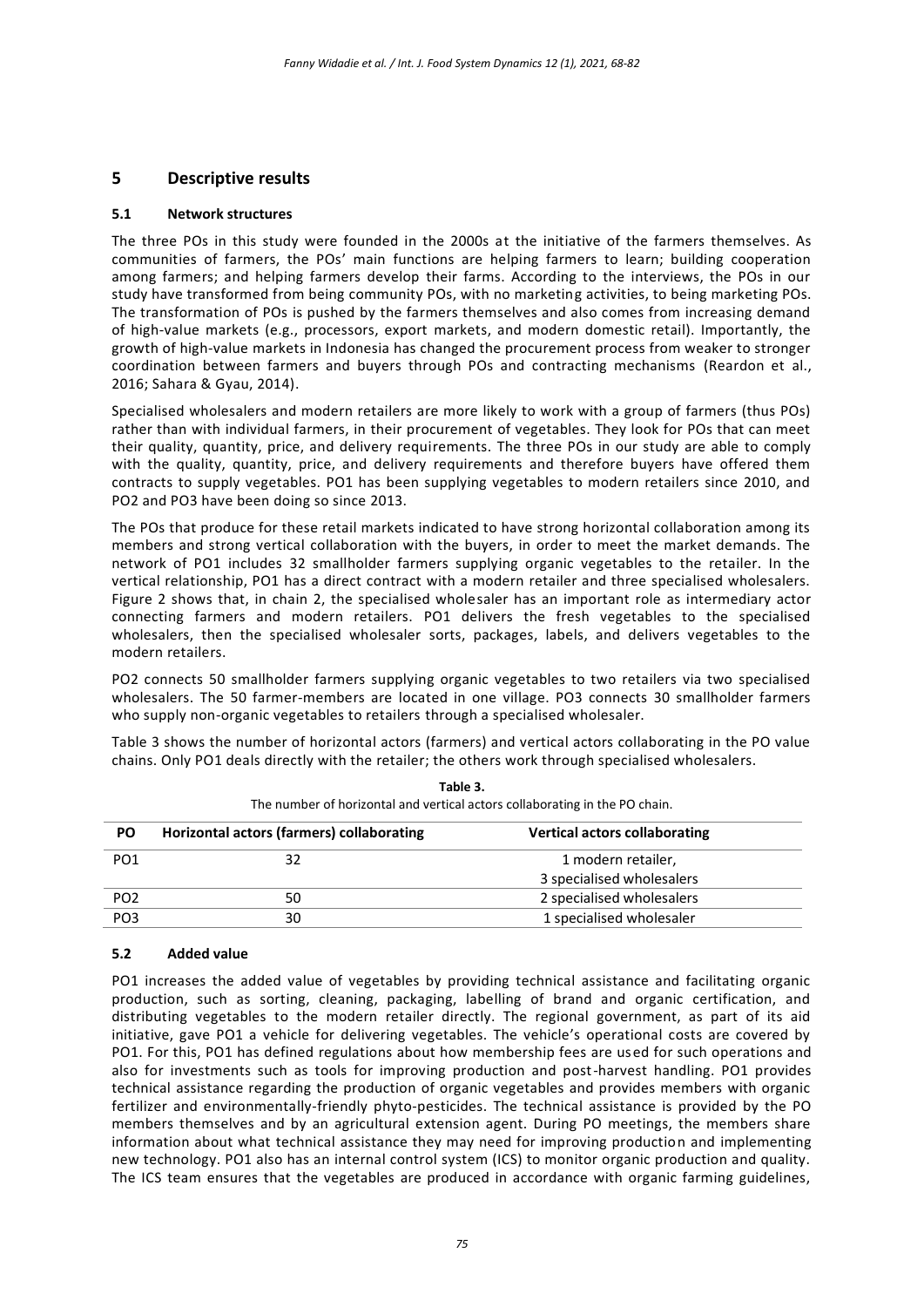and it provides training in producing organic fertilizer and phyto-pesticides. Establishing an ICS in the PO is one of the requirements for achieving organic certification.

To increase the added value of vegetables, PO2 provides technical assistance for its members in cultivating organic farming and it monitors production. The technical assistance comes from PO memberfarmers who share knowledge and experience, and also from the agricultural extension service. PO2 has built an ICS team to monitor and ensure that the vegetables are produced in accordance with organic farming guidelines. The PO also provides training to its members in producing organic fertilizer and phyto-pesticides. Post-harvest, PO2 sorts and cleans the members' vegetables which are then transported to a specialised wholesaler who provides packaging with the brand and organic labelling and transports the products to the retailers. According to the agreement between the PO and the specialised wholesaler, half the cost of organic (re-)certification is covered by the wholesaler.

PO3 increases the added value of vegetables post-harvest only by sorting according to appearance and cleaning of the vegetables. There are no value-added activities in the PO related to improving quality or post-harvest handling. Specialised wholesalers pick up the vegetables at the PO and perform the rest of post-harvest handling activities required up to distribution to the retailers. Table 4 shows the differences in value-added activities across the three POs. PO1 performs more added value activities than the other POs.

| Value-added activities in three PO cases. |                                             |                                                                                        |                     |
|-------------------------------------------|---------------------------------------------|----------------------------------------------------------------------------------------|---------------------|
| <b>PO</b>                                 | <b>Production process</b>                   | <b>Post-harvest handling</b>                                                           | <b>Distribution</b> |
| PO <sub>1</sub>                           | Technical assistance for<br>organic farming | Sorting quality, cleaning, packaging, and<br>labelling with<br>brand and organic logos | Delivery to buyers  |
| PO <sub>2</sub>                           | Technical assistance for<br>organic farming | Sorting quality and cleaning                                                           | Delivery to buyers  |
| PO <sub>3</sub>                           | $\overline{\phantom{a}}$                    | Sorting quality and cleaning                                                           |                     |

| Table 4.                                  |  |
|-------------------------------------------|--|
| Value-added activities in three PO cases. |  |

#### **5.3 Governance**

#### *5.3.1 Vertical arrangements*

Regarding the vertical arrangements between POs and buyers, PO1 has written contracts with modern retailers directly and verbal agreements with the specialised wholesalers. The contracts include price agreements between the PO and the buyers. On average, the agreed price is slightly higher than the market price and tends to remain constant. The buyers set a base price based on the market price. If the market price rises, the PO can renegotiate the price agreement with the buyers. Quantity agreements in the contract are specified based on supply agreements. The retailer sets a fixed quantity of a specific vegetable to be ordered in one year during the contract. Every three days, the retailer orders vegetables from the PO in a certain volume, while specialised wholesalers order every weekday in a certain volume . Quality agreements in the contract with a modern retailer are determined by the prevailing quality standards. The standard establishes the appearance, size, packaging, branding, and organic certification as quality assurance of the products. Quality agreements in the contract with specialised wholesalers are specified for appearance, size, and organic certification. The place of delivery is the buyer's location.

PO2 has verbal agreements with specialised wholesalers. The agreements include price arrangements. Specialised wholesalers set the base price based on the retail price. Quantity arrangements are based on supply agreements. In the purchasing order, the specialised wholesalers determine the volume of the order, including the kinds of vegetables. Quality specifications in the arrangements are based on appearance, size, and providing organic certification for quality assurance. The PO delivers the vegetables to the buyer's location. The cost of transportation is partly covered by the buyers.

PO3 has a verbal agreement with a specialised wholesaler. The agreement includes an arrangement on the price. The specialised wholesaler sets the base price of the contract based on the price established by the retailers. The specialised wholesaler orders the vegetables from the PO every weekday in a specific volume. The quality specifications in the contract are related to appearance and size. According to the place of delivery agreement, the specialised wholesaler picks up the vegetables from the PO's location. Table 5 outlines the contract arrangements of the three POs.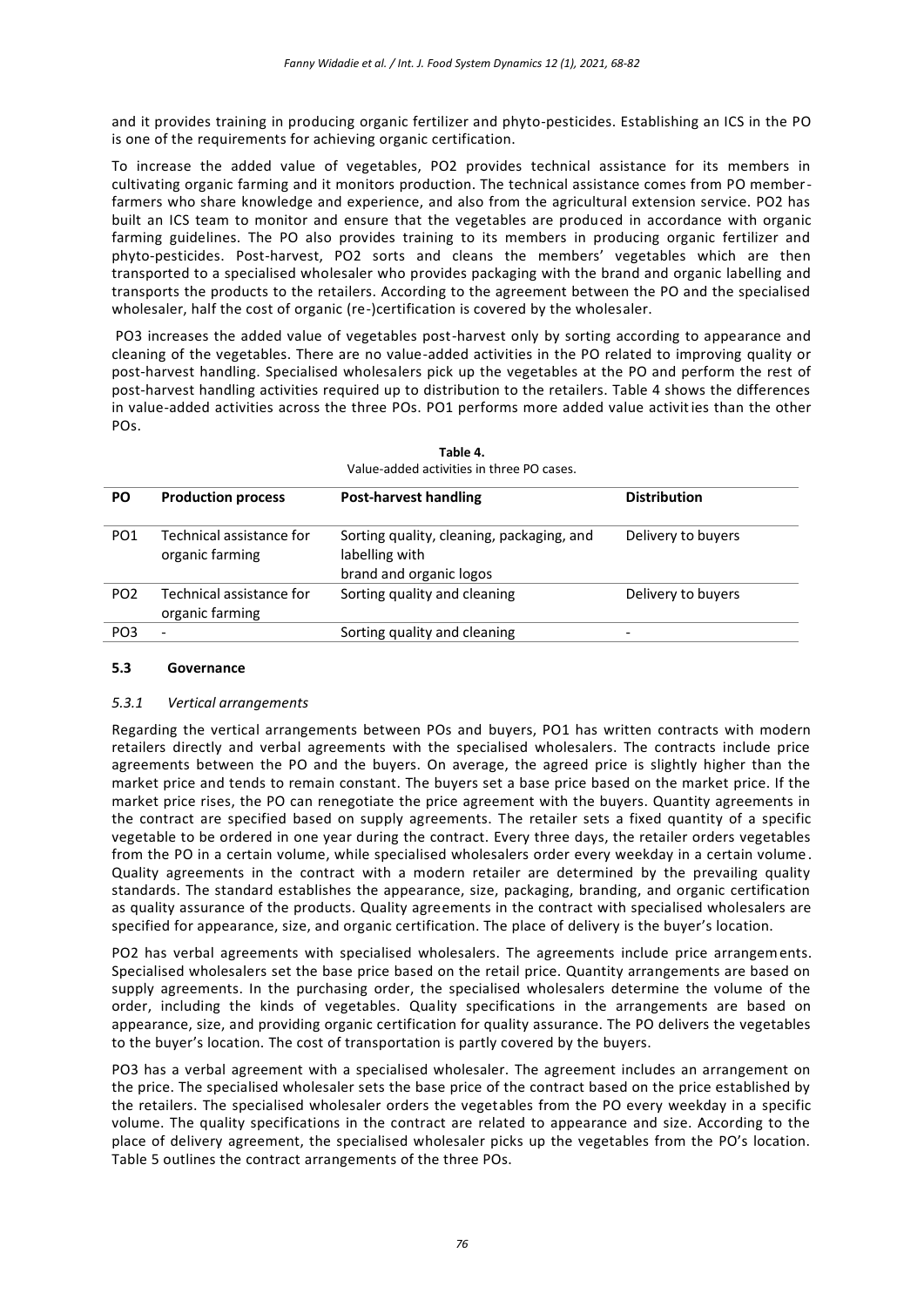It demonstrates that the contract arrangements in PO1 are more compatible with modern retail than the others because PO1 has a direct contract with the modern retailer.

| PO              | Type of<br>agreement           | <b>Price</b>    | Quantity | Quality                                                         | <b>Delivery</b><br><b>location</b>                                        |
|-----------------|--------------------------------|-----------------|----------|-----------------------------------------------------------------|---------------------------------------------------------------------------|
| PO <sub>1</sub> | Written and<br>verbal contract | Price agreement | Fixed    | Appearance, size,<br>packaging, and<br>organic<br>certification | Buyer's location                                                          |
| PO <sub>2</sub> | Verbal contract                | Price agreement | Fixed    | Appearance, size,<br>and organic<br>certification               | Buyer's location<br>(half the cost of<br>transportation paid<br>by buyer) |
| PO <sub>3</sub> | Verbal contract                | Price agreement | Fixed    | Appearance and<br>size                                          | PO's location                                                             |

**Table 5.** Contract arrangements between POs and buyers.

## *5.3.2 Horizontal arrangements*

The horizontal arrangements refer to the relationships among the farmers in the PO. PO1 holds regular meetings, at least once a month. In the meeting, the board of the PO and members share information, such as market and financial information. In addition, the PO organizes knowledge transfer among members and/or by agricultural extension officers. In the meeting, the decisions are made on strategies and operations for production, such as planting and harvesting schedules, distribution, determining what vegetables should be planted, and payment mechanisms. A part of revenues is retained by the PO to cover operational costs, re-certifying organics, and investing in new tools. PO1 provides member services such as a marketplace, technical assistance for improving quantity and quality of organic products, and inputs.

PO2 organises meetings at least once a month. In the meeting, information is shared with the members, including market conditions and the PO's general financial status. PO2 also organizes knowledge transfer internally and/or with the agricultural extension service. PO2 makes decisions jointly with members concerning the procurement of vegetables, such as arranging the schedule for planting, harvesting, and distributing, and determining what kinds of vegetables should be planted, and the payment mechanism. As an organisation driven by member-farmers, this PO provides member services, such as market access and technical assistance to improve the quantity and quality of organic products.

PO3 organises regular meetings at least once a month. In the meeting, the PO and members share market and financial information and occasionally organize knowledge transfer within the PO internally and/or with the agricultural extension service. All decisions are discussed internally with the members on matters relating to the supply of vegetables to the modern retail market, including harvesting and distribution schedules, the kinds of vegetables to be planted, and payment mechanisms. PO3 offers services, such as providing a marketplace for its members, knowledge sharing, and training related to crop production.

It is clear that all three POs hold regular meetings and involve their members in making decisions. The difference is in member services; PO1 provides more services consisting of marketplace, technical assistance for improving quantity and quality of organic products, and technical input for farming.

## **6 Discussion**

The aim of the study was to explore how POs in Indonesia have upgraded their value chains, hence help the smallholder farmers to link with modern retail markets. In line with the three principal elements of value chain analysis – network structure, added value, and governance - the POs have upgraded their value chains to resolve smallholders' constraints and link farmers to the modern retail market. For upgrading the network structure, the POs entered vertical networks with specialised wholesalers, and PO1 has a direct relationship with modern retail. The capabilities of POs to improve their networks, particularly with vertical actors such as specialised wholesalers and directly with modern retailers, can enhance their ability of accessing new market channels. These findings are in line with other studies that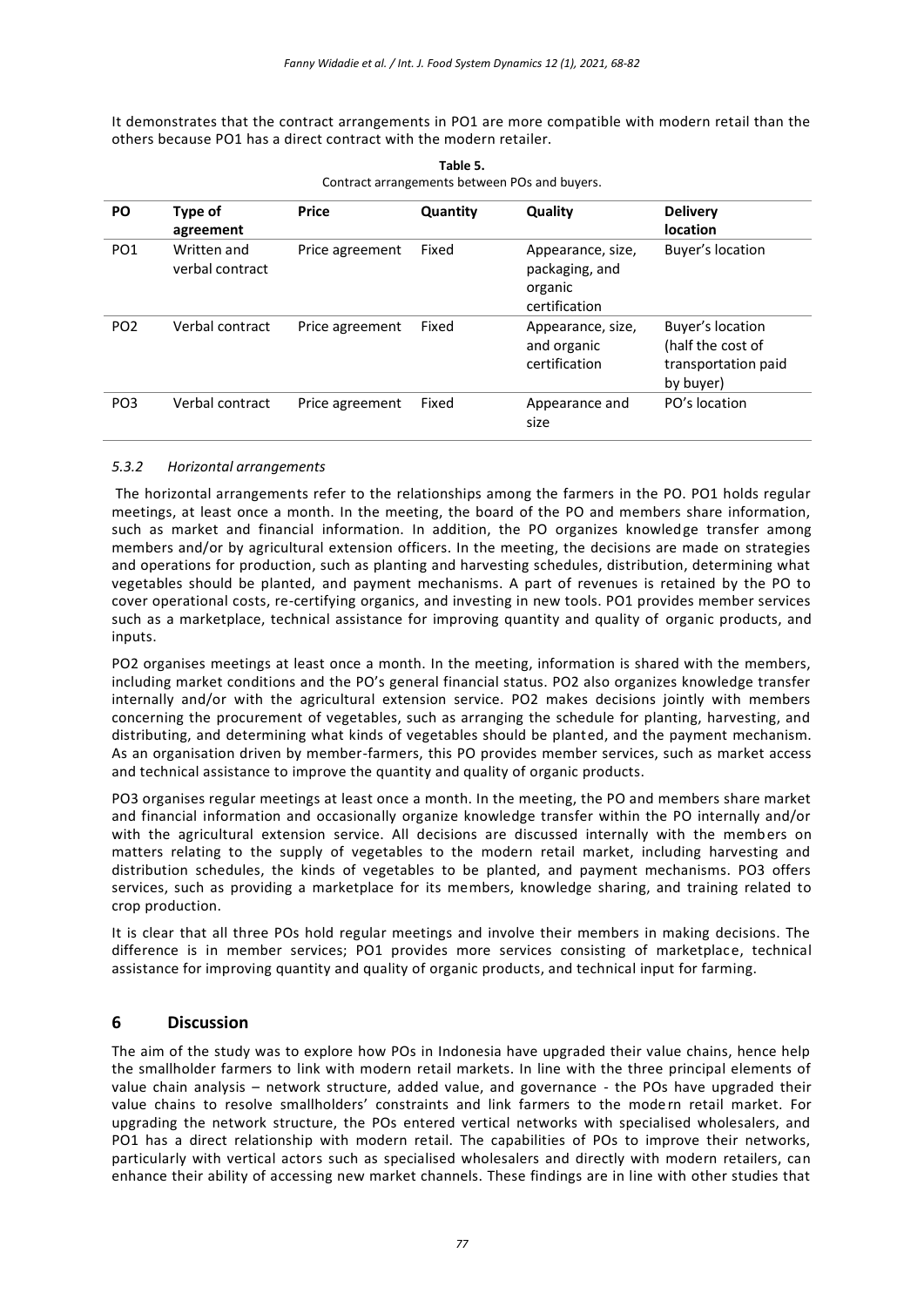have shown that building networks may lead to increased market share and value-added market channels (Fitter & Kaplinksy, 2001; Gereffi, 1999).

With regard to upgrading added value, POs increase the value of the vegetables supplied by smallholders by providing technical assistance on organic farming in PO1 and PO2, post-harvest handling activities, such as sorting and cleaning in all three POs, packaging and labelling in PO1, and distribution of the vegetables in PO1 and PO2. Such added value complies with the quality requirements of the buyers. Upgrading the value-added activities in the PO can resolve smallholder constraints related to low quality compliance. The role of POs in increasing the added value of smallholders' production has been presented in previous studies (Moustier et al., 2010; Roy & Thorat, 2008).

Upgrading the governance of value chains includes both vertical and horizontal governance arrangements. The governance structure in the vertical relationship between POs and buyers is the contract. The three POs had a variety of contract arrangements with buyers (Table 5). By switching the form of governance from spot market to the contract, transaction costs between the farmers or POs and the buyers are reduced (Ménard, 2005; Williamson, 1999). The contract may lead to a reduction of transaction costs by reducing the cost of monitoring, coordination, and information at the buyer level (Bijman, 2008; Kirsten & Sartorius, 2002). The quality arrangement in the contract can reduce buyers' monitoring cost because the vegetables supplied already went through quality inspections. Coordination to meet contract arrangements is conducted by POs rather than by individual farmers. Hence, the coordination cost in the transaction can be minimised. Information costs can also be reduced by contracts because the contract specifies the characteristics required—price, quantity, quality, and delivery. Only farmers who can meet these requirements will become suppliers. Therefore, the cost of monitoring suppliers can be minimised. A contract reduces uncertainty for farmers because it provides a guarantee of sales. Through a contract, the buyer absorbs the vegetable production of the farmers. Contracting also lowers the risk of high asset specificity because the farmers' investments in the production of high-value vegetables is rewarded at ex ante agreed prices.

The governance structure in the horizontal arrangement among farmers in a PO reflects the internal governance of the PO in arranging meetings, decision making, and providing member services (Bijman et al., 2007; Bijman et al., 2014). The empirical results show that the three POs hold regular meetings and that decision making is shared among the members. As an organisation formed by smallholder farmers, the POs provide a variety of member services, including a marketplace, technical assistance for improving quantity of production and quality of organic products, and inputs. Upgrading the internal governance of POs by organising meetings, shared decision-making, and providing member services may reduce asymmetric information and opportunistic behaviour (Bijman & Wollni, 2008). In addition, upgrading the governance structure through contracts and enhancing the internal governance of the PO may strengthen the bargaining position of the farmers in the value chains. This is clearly observed in the capabilities of these three POs to negotiate contract arrangements with buyers.

# **7 Conclusions and implications**

Many studies have explored the upgrading of value chains of firms in the export market, and several studies have explored value chain upgrading in domestic market. However, the role of POs in upgrading of agrifood value chains in domestic markets in developing countries has rarely been analysed. This study explores how POs in Indonesia upgraded their value chains to link smallholders to modern domestic retail markets. We used Value Chain Analysis (VCA) to explore upgrading in three elements — network structure, added value, and governance.

The empirical results show that POs upgraded their value chains, thereby helping smallholders link with modern retail markets. In the upgrading of network structure, the POs built a network with vertical actors, such as specialised wholesalers and modern retailers. In addition, the POs strengthened their network horizontally with the farmer members coordinating in the sales of vegetables. The capabilities o f POs to build their networks, particularly with vertical actors, can help smallholders' access modern retail. In the added-value upgrading, the PO helps farmers increase the value of their vegetables by providing technical assistance for organic farming, post-harvest handling, and distribution to the buyers. The valueadded activities in the POs consist of their efforts to help the smallholders comply with the quality standards and specifications established in the contract. In upgrading the governance of the value chain, the POs bolster the vertical arrangements through contracts and the horizontal arrangements through their internal governance. Upgrading governance both vertically and horizontally can reduce transaction costs and strengthen the bargaining position of POs in value chains. The combination of the three items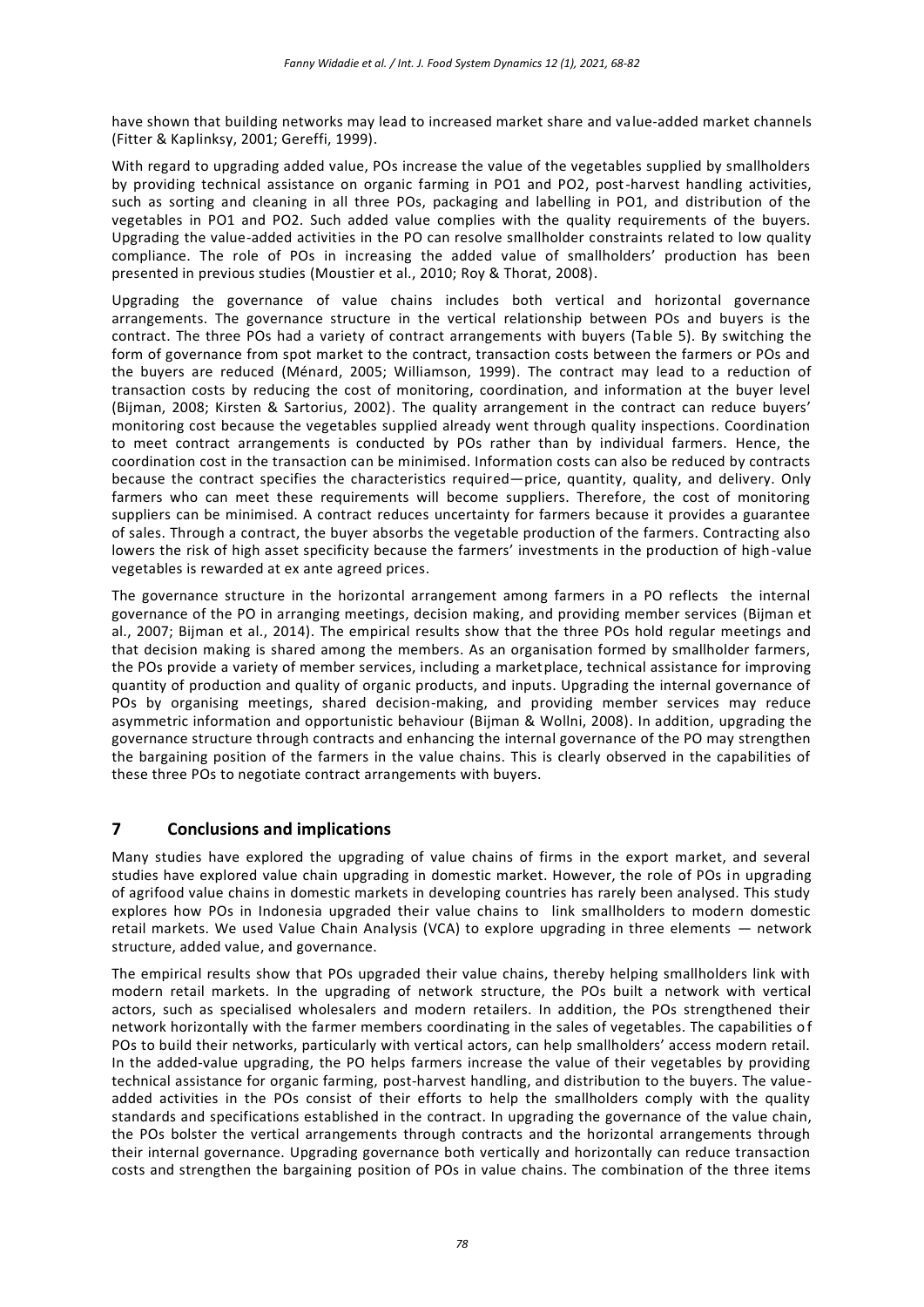of value chain upgrading mitigates smallholders' constraints and enables linking them to modern retailers.

Based on these results, we can point to some managerial implications for POs to improve their capabilities. First, POs should upgrade their value chains by improving their networks, particularly with vertical actors, to obtain market access. Second, POs can improve added value by increasing the smallholders' capabilities to comply with quality standards and specifications of modern retailers. Third, governance can be improved by negotiating contracts with buyers in the vertical chain, which may strengthen members' bargaining position. In the horizontal dimension, improving the internal governance enhances the collaboration within the PO to meet market expectations. The empirical evidence shows that POs in Indonesia can help smallholders link with modern retail. It provides the lesson that POs have an important role in increasing smallholder participation in modern retail markets. Therefore, policy makers should support POs in the process of upgrading their value chains. For example, they should support POs to collaborate in value chains, provide assistance to POs to increase the added va lue of vegetables, and finally, support POs in the mechanisms of contract negotiations.

There are several limitations associated with our research. The first is that the study examines only three POs. Future research could include more and different types of POs, to gain a more complete assessment. Second, upgrading value chains in this study focused on three elements. For future studies, the research could look into other elements involved in upgrading value chains, such as reinforcing partnerships with non-chain actors like governments and NGOs. Third, upgrading in this study focused on the economic perspective, i.e. linking farmers to modern retail markets. Future studies on value chain upgrading could also include environmental and social objectives. Integrating these different perspectives in research on POs in value chains could contribute to more sustainable upgrading of developing country value chains. Fourth, this research used qualitative methods to collect data for describing the role of POs in linking smallholder farmers with the retail market. Future studies could include a quantitative approach to gain a more comprehensive understanding of the impact of PO coordination in improving smallholders' access to modern retail markets.

## **References**

- Barratt, M. (2004). Understanding the meaning of collaboration in the supply chain. *Supply Chain Management: An International Journal,* **9**(1): 30-42.
- Bellemare, M. F. (2012). As You Sow, So Shall You Reap: The Welfare Impacts of Contract Farming. *World Development,* **40**: 1418-1434.
- Bijman, J. (2008). *Contract farming in developing countries: An overview*. working paper, Wageningen University. Available at [https://edepot.wur.nl/1763.](https://edepot.wur.nl/1763)
- Bijman, J., Delnoye, R., and Ton, G. (2007). 'The rise of new rural producer organizations in China'. In *Producer Organizations and Chain Development: Facilitating Trajectories of Change in Developing Countries*. Wageningan: Wageningan Academic Publisher: 251-269.
- Bijman, J., Hanisch, M., and van der Sangen, G. (2014). Shifting control? The changes of internal governance in agricultural cooperatives in the EU. *Annals of Public and Cooperative Economics,* **85**(4): 641-661.
- Bijman, J., Wollni, M. (2008). Producer Organisations and vertical coordination: an economic organization perspective. In H. J. R. M. Schulz-Nieswandt (Ed.), *Beiträge der genossenschaftlichen Selbsthilfe zur wirtschaftlichen und sozialen Entwicklung*. Berlin: Lit Verlag: 231-252.
- Bolwig, S., Ponte, S., Riisgaard, L., du Toit, A., and Halberg, N. (2013). A methodology for integrating developmental concerns into value chain analysis and interventions. In J. M. C. Coles (Ed.), *Markets and rural poverty upgrading in value chains*. USA and Canada: : Eartscan and IDRC: 43-68.
- Coltrain, D., Barton, D., and Boland, M. (2000). *Value added: opportunities and strategies*. Arthur Capper Cooperative Center, Department of Agricultural Economics, Cooperative Extension Service, Kansas State University. Available a[t http://www.agecon.ksu.edu/accc/kcdc/pdf%20Files/VALADD10%202col.pdf.](http://www.agecon.ksu.edu/accc/kcdc/pdf%20Files/VALADD10%202col.pdf)
- David, W., Ardiansyah. (2017). Organic agriculture in Indonesia: challenges and opportunities. *Organic Agriculture,* **7**(3): 329-338.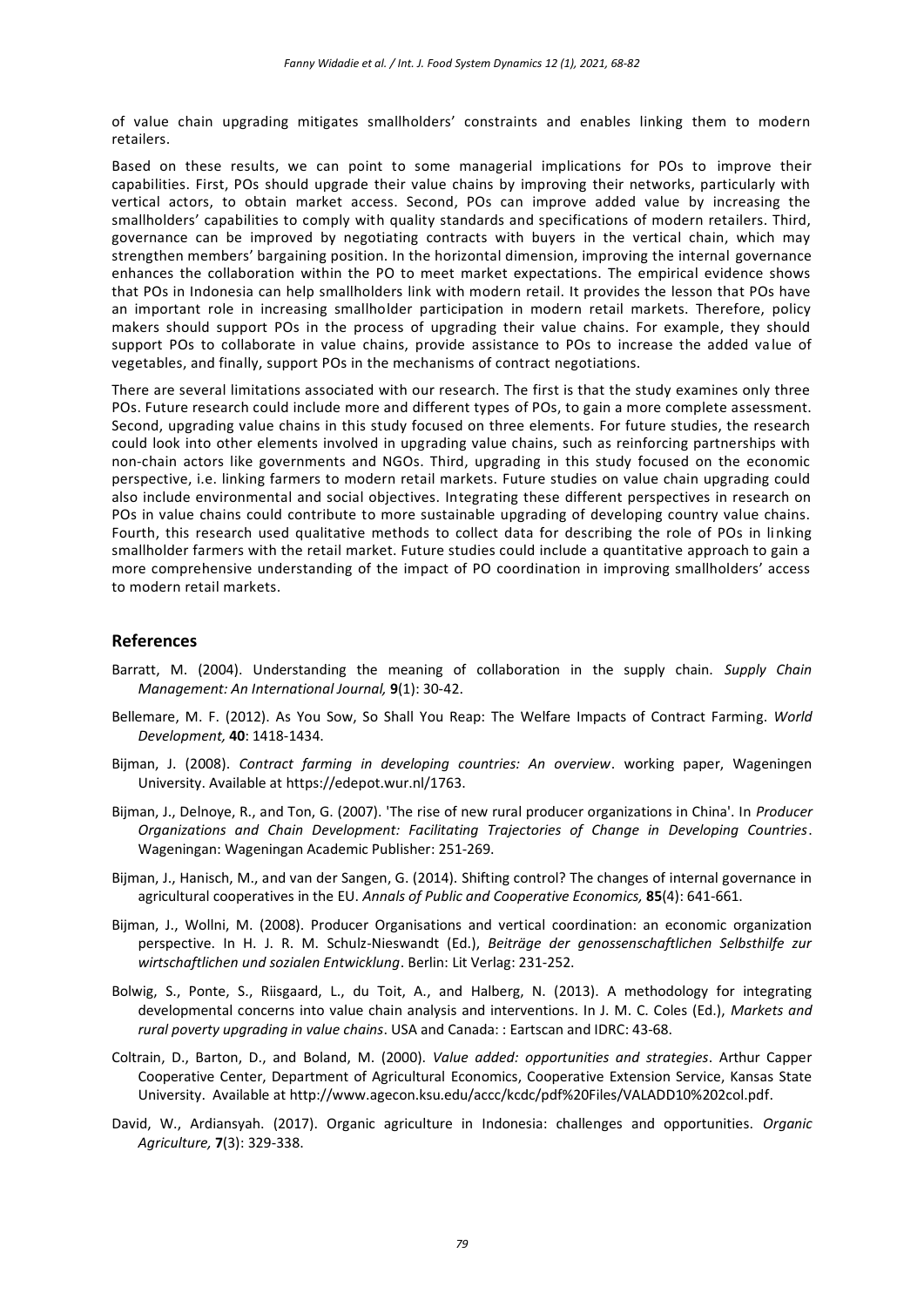- De Boer, D., Limpens, G., Rifin, A., and Kusnadi, N. (2019). Inclusive productive value chains, an overview of Indonesia's cocoa industry. *Journal of Agribusiness in Developing and Emerging Economies,* **9**(5): 439-456.
- Ellis, E., Kwofie, E. M., and Ngadi, M. (2019). Value Beyond Price: End User Value Chain Analysis. *International Journal on Food System Dynamics,* **10**(4): 347-360.
- Ellis, N. (2010). *Business to business marketing: Relationships, networks and strategies*: Oxford University **Press**
- Fischer, E., Qaim, M. (2012). Linking Smallholders to Markets: Determinants and Impacts of Farmer Collective Action in Kenya. *World Development,* **40**(6): 1255-1268.
- Fitter, R., Kaplinksy, R. (2001). Who Gains from Product Rents as the Coffee Market Becomes More Differentiated? A Value-chain Analysis. *IDS Bulletin,* **32**(3): 69-82.
- Gereffi, G. (1999). International trade and industrial upgrading in the apparel commodity chain. *Journal of international economics,* **48**(1): 37-70.
- Gereffi, G., Kaplinsky, R. (2001). Introduction: Globalisation, value chains and development. *IDS Bulletin,* **32**(3): 1-8.
- Ghosh, M., John, G. (1999). Governance value analysis and marketing strategy. *Journal of Marketing,* **63**(4): 131-145.
- Giuliani, E., Pietrobelli, C., and Rabellotti, R. (2005). Upgrading in global value chains: lessons from Latin American clusters. *World Development,* **33**(4): 549-573.
- Gramzow, A., Batt, P. J., Afari-Sefa, V., Petrick, M., and Roothaert, R. (2018). Linking smallholder vegetable producers to markets-A comparison of a vegetable producer group and a contract-farming arrangement in the Lushoto District of Tanzania. *Journal of Rural Studies,* **63**: 168-179.
- Hermanto, Swastika, D. K. S. (2011). Penguatan Kelompok Tani: Langkah Awal Peningkatan Kesejahteraan Petani (Farmers' Groups Empowerment as an Initial Step to Farmers' Welfare Improvement) *Analisis Kebijakan Pertanian,* **9**(4): 371-390.
- Humphrey, J., Schmitz, H. (2000). *Governance and upgrading: linking industrial cluster and global value chain research*. Institute of Development Studies Brighton. University of Sussex, IDS Working Paper 120.
- Ibnu, M., Offermans, A., and Glasbergen, P. (2018). Certification and farmer organisation: Indonesian smallholder perceptions of benefits. *Bulletin of Indonesian Economic Studies,* **54**(3): 387-415.
- Kaganzi, E., Ferris, S., Barham, J., Abenakyo, A., Sanginga, P., and Njuki, J. (2009). Sustaining linkages to high value markets through collective action in Uganda. *Food policy,* **34**(1): 23-30.
- Kaplinsky, R. (2000). Globalisation and unequalisation: what can be learned from value chain analysis? *Journal of Development Studies,* **37**(2): 117-146.
- Kaplinsky, R., Morris, M. (2001). *A handbook for value chain research*. University of Sussex, Institute of Development Studies. Available at http://asiandrivers.open.ac.uk/documents/Value chain Handbook -RKMM\_Nov\_2001.pdf.
- Kilelu, C., Klerkx, L., Omore, A., Baltenweck, I., Leeuwis, C., and Githinji, J. (2017). Value chain upgrading and the inclusion of smallholders in markets: reflections on contributions of multi-stakeholder processes in dairy development in Tanzania. *The european Journal of development research,* **29**(5): 1102-1121.
- Kirsten, J., Sartorius, K. (2002). Linking agribusiness and small-scale farmers in developing countries: is there a new role for contract farming? *Development Southern Africa,* **19**(4): 503-529.
- Lazzarini, S., Chaddad, F., and Cook, M. (2001). Integrating supply chain and network analyses: The study of netchains. *Journal on Chain and Network Science,* **1**(1): 7-22.
- Lee, J., Gereffi, G. (2015). Global value chains, rising power firms and economic and social upgrading. *Critical perspectives on international business,* **11**(3/4): 319-339.
- Lenney, P., Easton, G. (2009). Actors, resources, activities and commitments. *Industrial Marketing Management,* **38**(5): 553-561.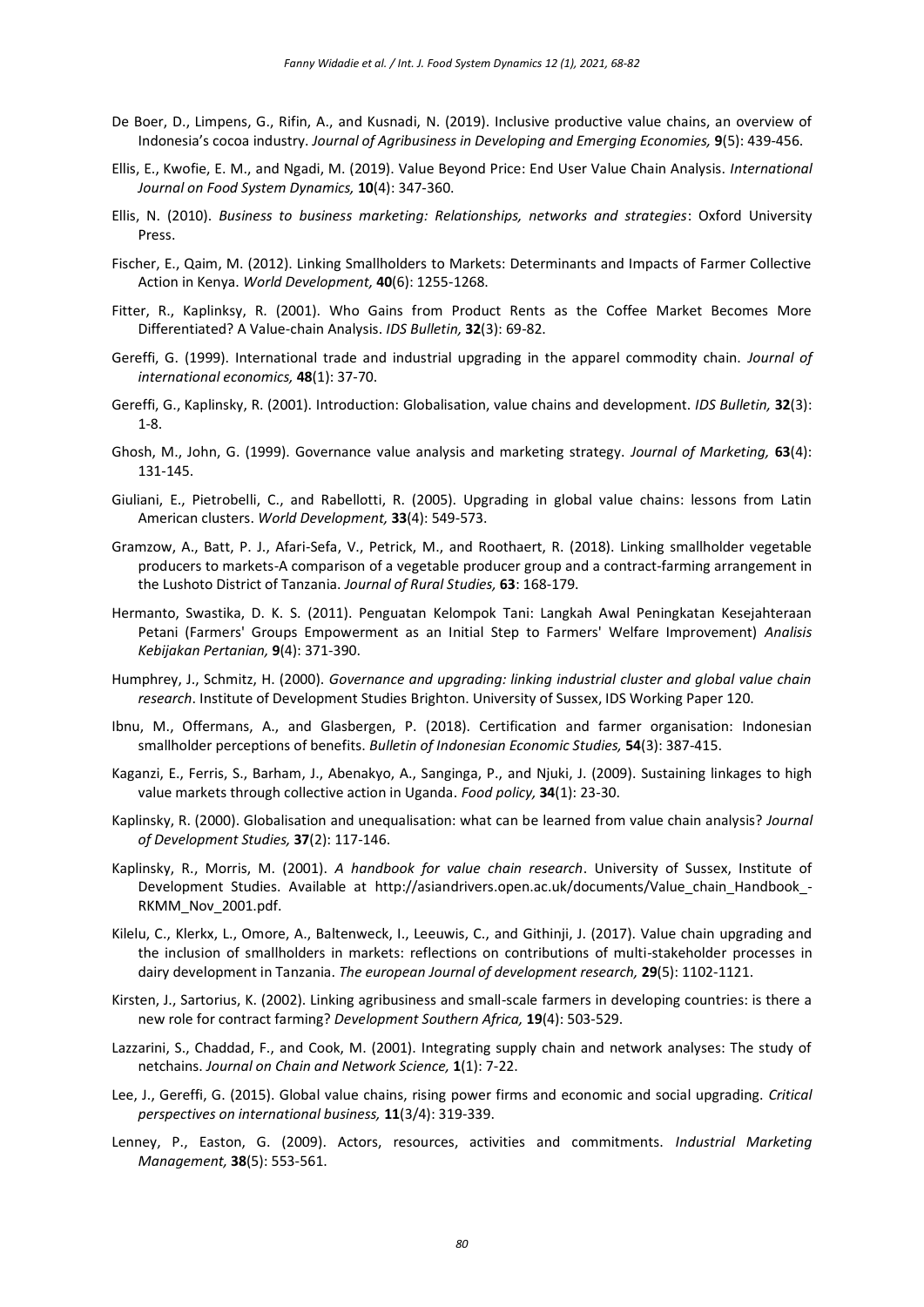- Maertens, M., Velde, K. V. (2017). Contract-farming in staple food chains: the case of rice in Benin. *World Development*.
- Maertens, M. B., Swinnen, J. (2012). Modern Food Supply Chains and Development:Evidence from Horticulture Export Sectors in Sub-Saharan Africa. *Development Policy Review,* **30**(4): 473-497.
- Markelova, H., Meinzen-Dick, R., Hellin, J., and Dohrn, S. (2009). Collective action for smallholder market access. *Food policy,* **34**(1): 1-7.
- McCullough, E. B., Pingali, P. L., and Stamoulis, K. G. (2008). *The transformation of agri-food systems: globalization, supply chains and smallholder farmers*: Food & Agriculture Org.
- Ménard, C. (2005). A new institutional approach to organization. In C. M. a. M. Shirley (Ed.), *Handbook of new institutional economics*: Springer: 281-318.
- Minot, N., Stringer, R., Umberger, W. J., and Maghraby, W. (2015). Urban shopping patterns in Indonesia and their implications for small farmers. *Bulletin of Indonesian Economic Studies,* **51**(3): 375-388.
- Moustier, P., Tam, P. T. G., Anh, D. T., Binh, V. T., and Loc, N. T. T. (2010). The role of farmer organizations in supplying supermarkets with quality food in Vietnam. *Food policy,* **35**: 69-78.
- Natawidjaja, R., Reardon, T., and Shetty, S. (2007). *Horticultural producers and supermarket development in Indonesia*. UNPAD/MSU/World Bank. World Bank report.
- Neven, D., Suleiman, A. (2007). *A rapid assessment on the nature of fresh food supply chain Supermarket Indonesia*. United States Agency for International Development (USAID). Jakarta. Available at [http://pdf.usaid.gov/pdf\\_docs/pnaeb611.pdf](http://pdf.usaid.gov/pdf_docs/pnaeb611.pdf)
- North, D. C. (1990). *Institutions, institutional change and economic performance*. New York, USA: Cambridge university press.
- Nuryanti, S., Swastika, D. K. S. (2011). Peran kelompok tani dalam penerapan teknologi pertanian (The role of farmer groups in the implementation of agricultural technology) *Forum penelitian agro ekonomi,* **29**(2): 115-128.
- Omta, S., Trienekens, J., and Beers, G. (2001). Chain and network science: A research framework. *Journal on Chain and Network Science, 1*: 1-6.
- Ponte, S., Ewert, J. (2009). Which way is "up" in upgrading? Trajectories of change in the value chain for South African wine. *World Development,* **37**(10): 1637-1650.
- Ragasa, C., Lambrecht, I., and Kufoalor, D. S. (2018). Limitations of contract farming as a pro-poor strategy: the case of maize outgrower schemes in Upper West Ghana. *World Development,* **102**: 30-56.
- Raya, A. B. (2014). A Comparison of the Function of Leader-Member Exchange in Two Neighboring Farmer Groups in a Sandy Land Area in Yogyakarta Province, Indonesia. *Asian Social Science,* **10**(12): 21.
- Reardon, T. (2011). *The global rise and impact of supermarkets: an international perspective*. Paper presented at the presentation at the "The Supermarket Revolution In Food: Good, bad or ugly for the world's farmers, consumers and retailers" by The Crawford Fund for International Agricultural Research, Parliament House,, Canberra, Australia.
- Reardon, T., Stringer, R., Timmer, C. P., and Minot, N. (2016). Transformation of the Indonesian Agrifood System and the Future beyond Rice : A Special Issue. *Bulletin of Indonesian Economic Studies,* **51**(3): 369- 373.
- Reardon, T., Timmer, C. P., and Minten, B. (2012). Supermarket revolution in Asia and emerging development strategies to include small farmers. *Proceedings of the National Academy of Sciences of the United States of America,* **109**: 12332-12337.
- Rindfleisch, A., Heide, J. B. (1997). Transaction cost analysis: Past, present, and future applications. *Journal of Marketing,* **61**(4): 30-54.
- Roy, D., Thorat, A. (2008). Success in High Value Horticultural Export Markets for the Small Farmers: The Case of Mahagrapes in India. *World Development,* **36**(10): 1874-1890.